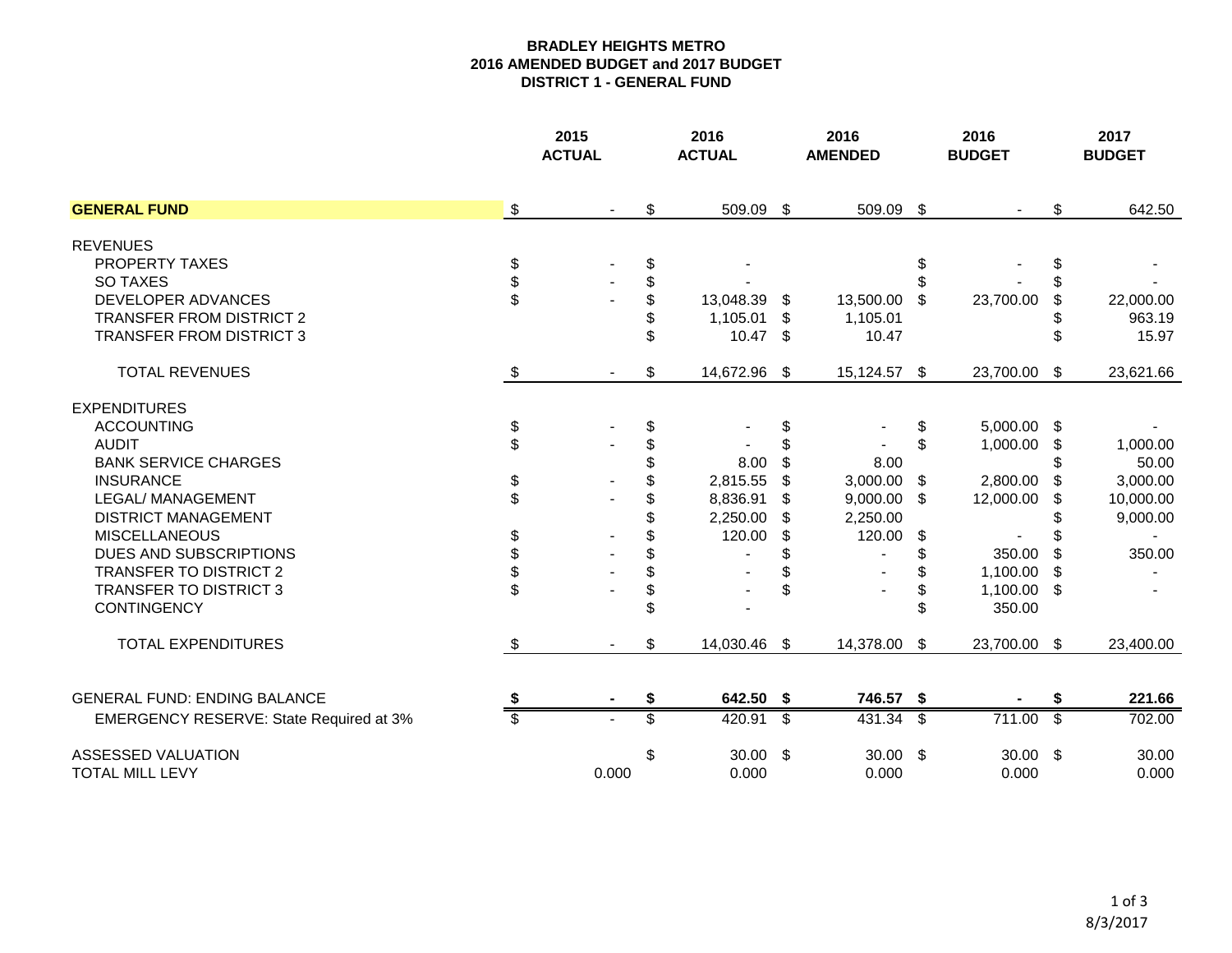## **BRADLEY HEIGHTS METRO 2016 AMENDED BUDGET and 2017 BUDGET DISTRICT 2 - GENERAL FUND**

|                                         |    | 2015<br><b>ACTUAL</b> |    | 2016<br><b>ACTUAL</b> |                          | 2016<br><b>AMENDED</b> |                           | 2016<br><b>BUDGET</b> |    | 2017<br><b>BUDGET</b> |
|-----------------------------------------|----|-----------------------|----|-----------------------|--------------------------|------------------------|---------------------------|-----------------------|----|-----------------------|
| <b>GENERAL FUND</b>                     | \$ | $\blacksquare$        | \$ |                       | \$                       |                        | \$                        | 335.00 \$             |    |                       |
| <b>REVENUES</b>                         |    |                       |    |                       |                          |                        |                           |                       |    |                       |
| PROPERTY TAXES                          | \$ | 319.00                | \$ | 1,044.64 \$           |                          | 1,044.64               | \$                        | 1,044.00 \$           |    | 904.40                |
| <b>SO TAXES</b>                         | \$ | 16.00                 | \$ | 109.71 \$             |                          | 109.71                 | \$                        | 52.00 \$              |    | 72.35                 |
| DEVELOPER ADVANCES                      | \$ | $\blacksquare$        | \$ |                       |                          |                        |                           |                       |    |                       |
| <b>TRANSFER FROM DISTRICT 1</b>         | \$ |                       |    |                       |                          |                        | \$                        | 1,100.00              |    |                       |
| <b>TOTAL REVENUES</b>                   | \$ | 335.00                | \$ | 1,154.35 \$           |                          | 1,154.35               | \$                        | 2,531.00 \$           |    | 976.75                |
| <b>EXPENDITURES</b>                     |    |                       |    |                       |                          |                        |                           |                       |    |                       |
| <b>ACCOUNTING</b>                       | \$ |                       | \$ |                       | \$                       |                        | \$                        |                       | \$ |                       |
| <b>AUDIT</b>                            | \$ |                       | \$ |                       | \$                       |                        | \$                        |                       | \$ |                       |
| <b>INSURANCE</b>                        | \$ |                       | \$ |                       | \$                       |                        | \$                        |                       |    |                       |
| <b>LEGAL</b>                            |    |                       | \$ |                       | \$                       |                        | \$                        |                       |    |                       |
| DUES AND SUBSCRIPTIONS                  | \$ |                       | \$ |                       |                          |                        | \$                        |                       |    |                       |
| <b>CONTINGENCY</b>                      | \$ |                       | \$ | 33.67                 | \$                       | 33.67                  | \$                        | 2,516.00              |    |                       |
| <b>TREASURER'S FEES</b>                 | \$ |                       | \$ | 15.67 \$              |                          | 15.67 \$               |                           | $15.00$ \$            |    | 13.57                 |
| <b>TOTAL EXPENDITURES</b>               | \$ |                       | \$ | 49.34 \$              |                          | 49.34 \$               |                           | 2,531.00              | \$ | 13.57                 |
| <b>TRANSFER TO DISTRICT 1</b>           |    |                       | \$ | $1,105.01$ \$         |                          | 1,105.01               |                           |                       | \$ | 963.19                |
| <b>GENERAL FUND: ENDING BALANCE</b>     | S  | 335.00                | \$ | $0.00$ \$             |                          | $0.00$ \$              |                           |                       | \$ | (0.00)                |
| EMERGENCY RESERVE: State Required at 3% | \$ | 52.00                 | s) | 1.48                  | $\overline{\mathcal{S}}$ | 1.48                   | $\overline{\mathfrak{s}}$ | 75.93                 | s) | 0.41                  |
| ASSESSED VALUATION                      | \$ | 7,970.00 \$           |    | 26,110.00 \$          |                          | 26,110.00 \$           |                           | 26,110.00 \$          |    | 22.61                 |
| MILL LEVY - O&M                         |    | 10.000                |    | 10.000                |                          | 10.000                 |                           | 10.000                |    | 10.000                |
| MILL LEVY - DEBT                        |    | 30.000                |    | 30.000                |                          | 30.000                 |                           | 30.000                |    | 30.000                |
| <b>TOTAL MILL LEVY</b>                  |    | 40.000                |    | 40.000                |                          | 40.000                 |                           | 40.000                |    | 40.000                |